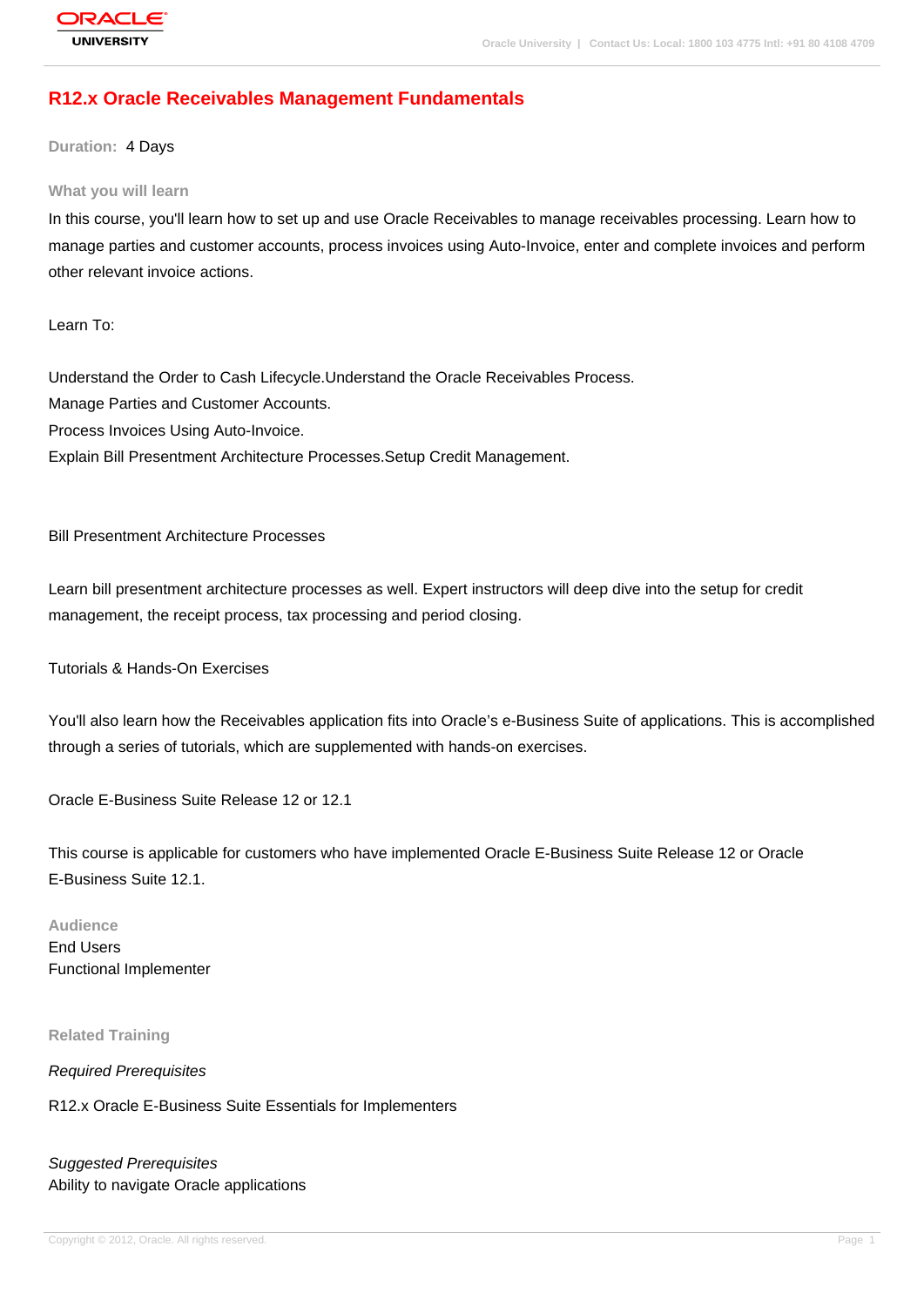# **Course Objectives** Describe the overall Receivables process Manage parties and customer accounts Describe the Auto-Invoice process Explain bill presentment architecture processes Understand Credit Management Identify credit management processing Understand setup information related to invoicing Describing the receipt process Understand setup information related to receipts Understand the tax accounting process Understand Sub-ledger Accounting as it relates to period closing Understand the overall order to cash process from Order Entry through Bank Reconciliation Understand key areas in the Order to Cash Life Cycle Explain how the Receivables processing is positioned within the Order to Cash Life Cycle

**Course Topics**

#### **Order to Cash Lifecycle Overview**

Describing the overall Order to Cash Process from Order Entry through Bank Reconciliation Discussing the key areas in the Order to Cash Life Cycle Describing the integration between the applications

#### **Overview of Oracle Receivables Process**

Explaining where the Receivables processing is positioned within the Order to Cash Life Cycle Describing the overall Receivables Process Discussing the key areas in the Receivables Process

#### **Manage Parties and Customer Accounts**

Defining the Features to Enter and Maintain Party and Customer Account Information Defining the Features to Enter and Maintain Party and Customer Account Information Creating Profile Classes and Assigning them to Customer Accounts Creating and Maintaining Party and Customer Account Information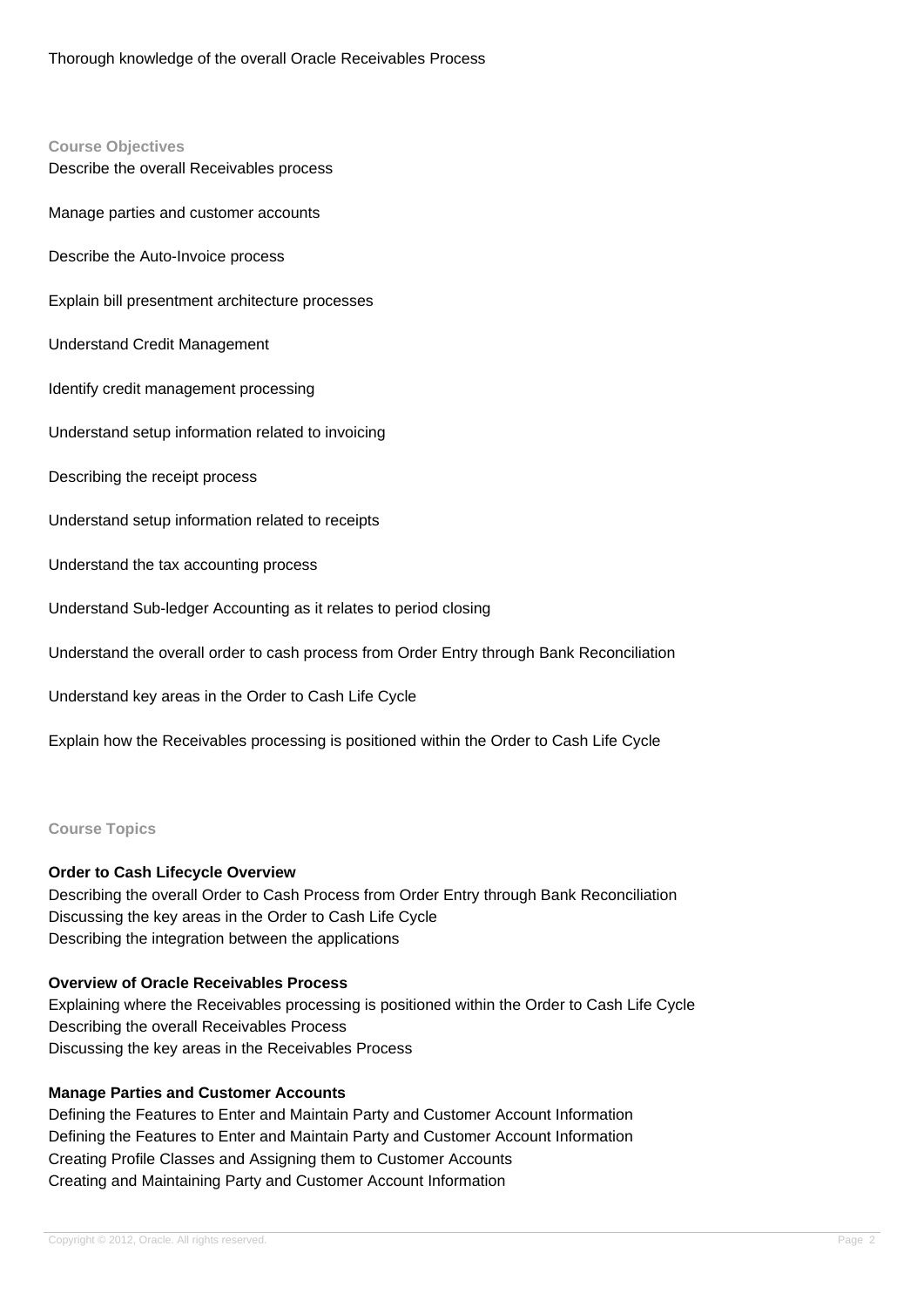Enabling Customer Account Relationships Defining TCA Party Paying Relationships Merging Parties and Customer Accounts Viewing Party and Customer Account Information

#### **Process Invoices Using Auto-Invoice**

Describing the Auto-Invoice Process Using Auto-Invoice Correcting Errors Using Auto-Invoice Exception Handling

#### **Process Invoices**

Describing How Processing Invoices Fits into the Receivables Process Entering and Completing Invoices Correcting Invoices Printing Transactions and Statements Using Event-Based Management Demonstrating Promised Commitment Accounts

#### **Bill Presentment Architecture**

Explaining the Bill Presentment Architecture Processes Registering Data Sources Creating Templates to Present Bills Defining Rules to Assign Templates to Customers Printing BPA Invoices

#### **Credit Management**

Understanding Setup Steps for Credit Management Demonstrating Credit Profile Changes Identifying Credit Management Processing Using Workflow and Lookups Reviewing Credit Management Performance Applying Credit Hierarchy

#### **Implement Customer Invoicing**

Entering Setup Information related to Invoicing Understanding Key Implementation Considerations in Customer Invoicing

#### **Receipts**

Describing the Receipt Process Applying Receipts Using Different Methods Creating Charge-backs, Adjustments, and Claims Using Balancing Segments Applying Non-Manual Receipts

#### **Implement Receipts**

Entering Setup Information for Receipts Discussing the Implementation Considerations

## **Tax Processing**

Understanding the Tax Accounting Process Understanding Oracle E-Business Tax Setups for Receivables Managing Tax Accounts and Tax Adjustments